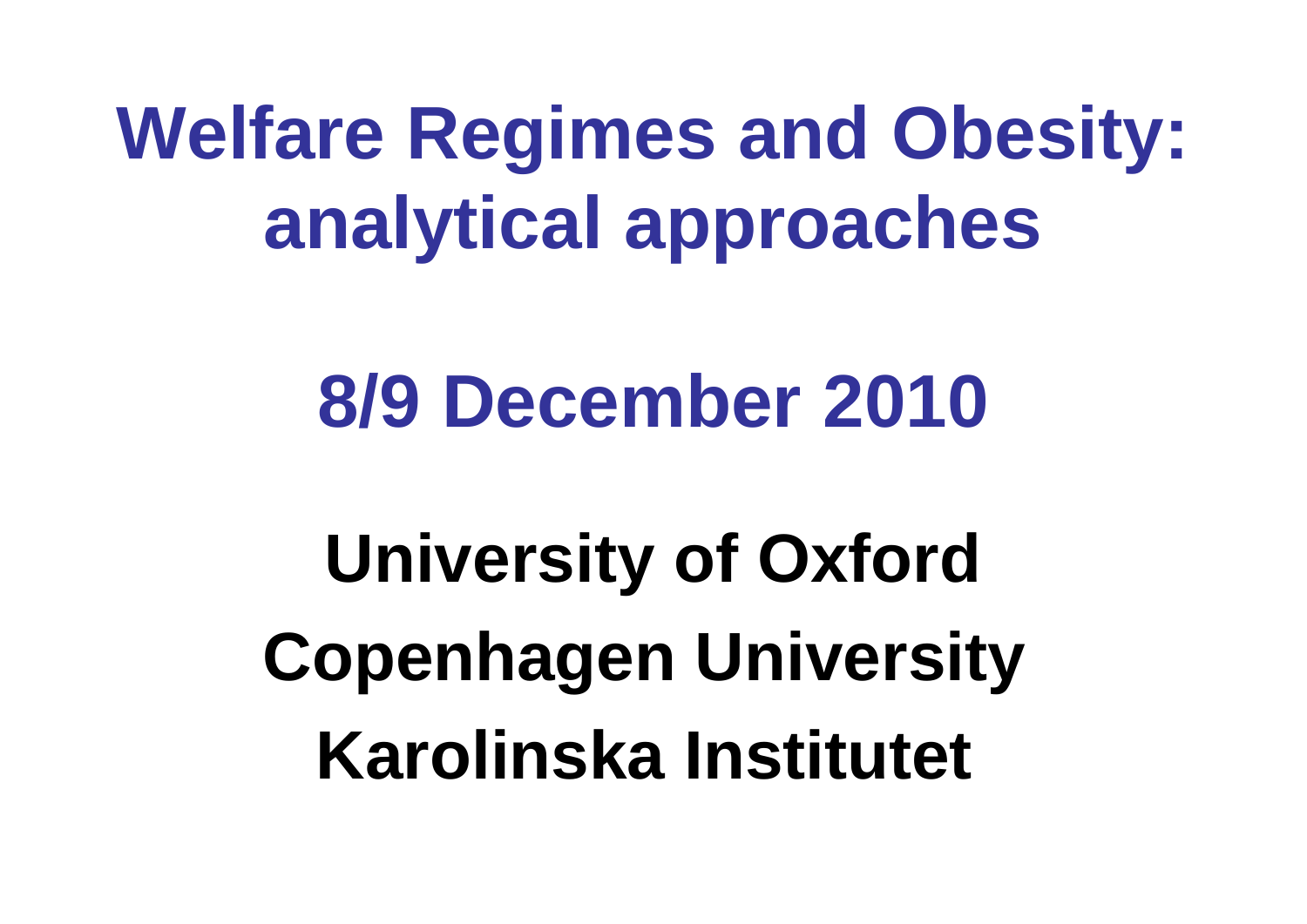

#### **Welfare Regime Hypothesis Workshop, Oxford, November 2009**











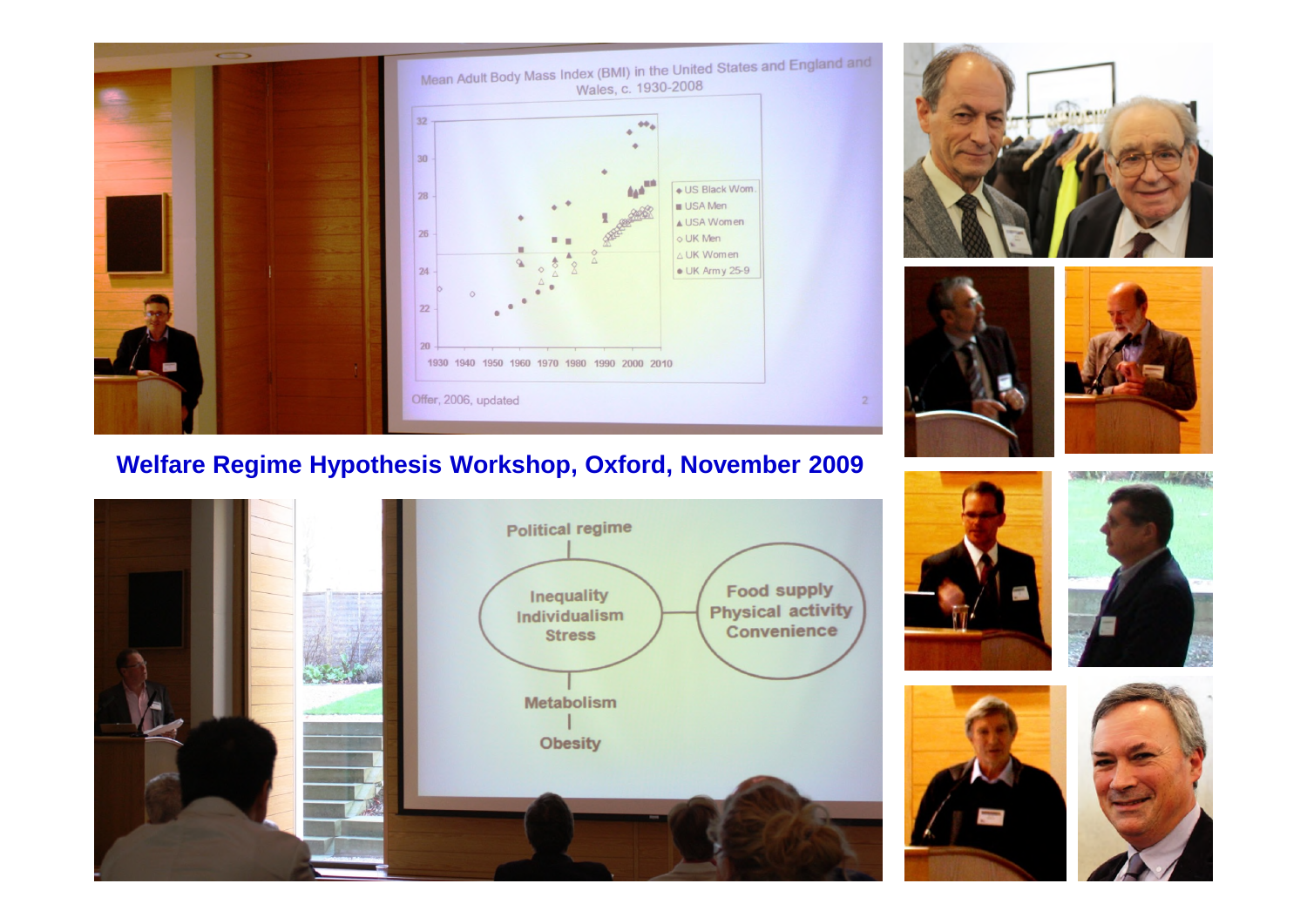# **Outputs**

How the Free Market makes you FAT and why "Big Food" likes it that way

the Free Market makes you FAT and why "Big Food" likes



Why are more and more of us getting fatter and fatter?

### **Article**

Obesity under affluence varies by welfare regimes: The effect of fast food, insecurity, and inequality Economics and Human Biology 8 (2010) 297–308 Avner Offer<sup>a,\*</sup>, Rachel Pechey<sup>b</sup>, Stanley Ulijaszek<sup>b</sup>

### **Book**

**Obesity: The Welfare Regime Hypothesis. British Academy Publications. Authors: Offer, Ulijaszek, Sorensen, Komlos, Drewnowski, Dunbar, Marmot, Wilkinson, Pickett, Stubbs, Smith**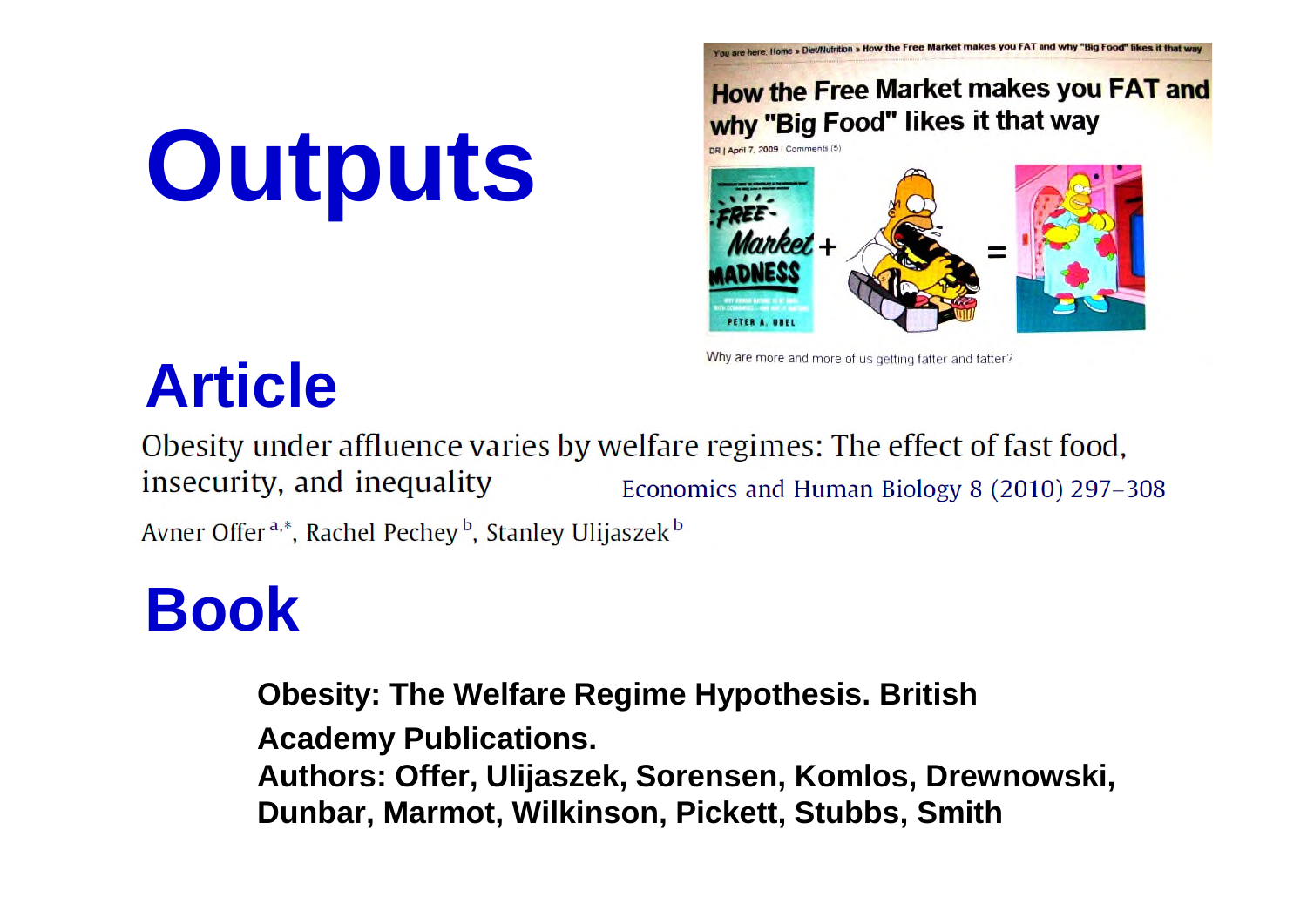### **Welfare regimes and obesity**

**Welfare regimes: Esping-Anderssen, 1990** 

**"Three worlds": Market liberal, conservative, social-democratic Varieties of capitalism (Hall and Soskice, 2001):**

**Liberal market economies\co-ordinated market economies**

**Welfare regime divergence with rise of market liberalism, 1970s on. Timing corresponds to obesity epidemic.**

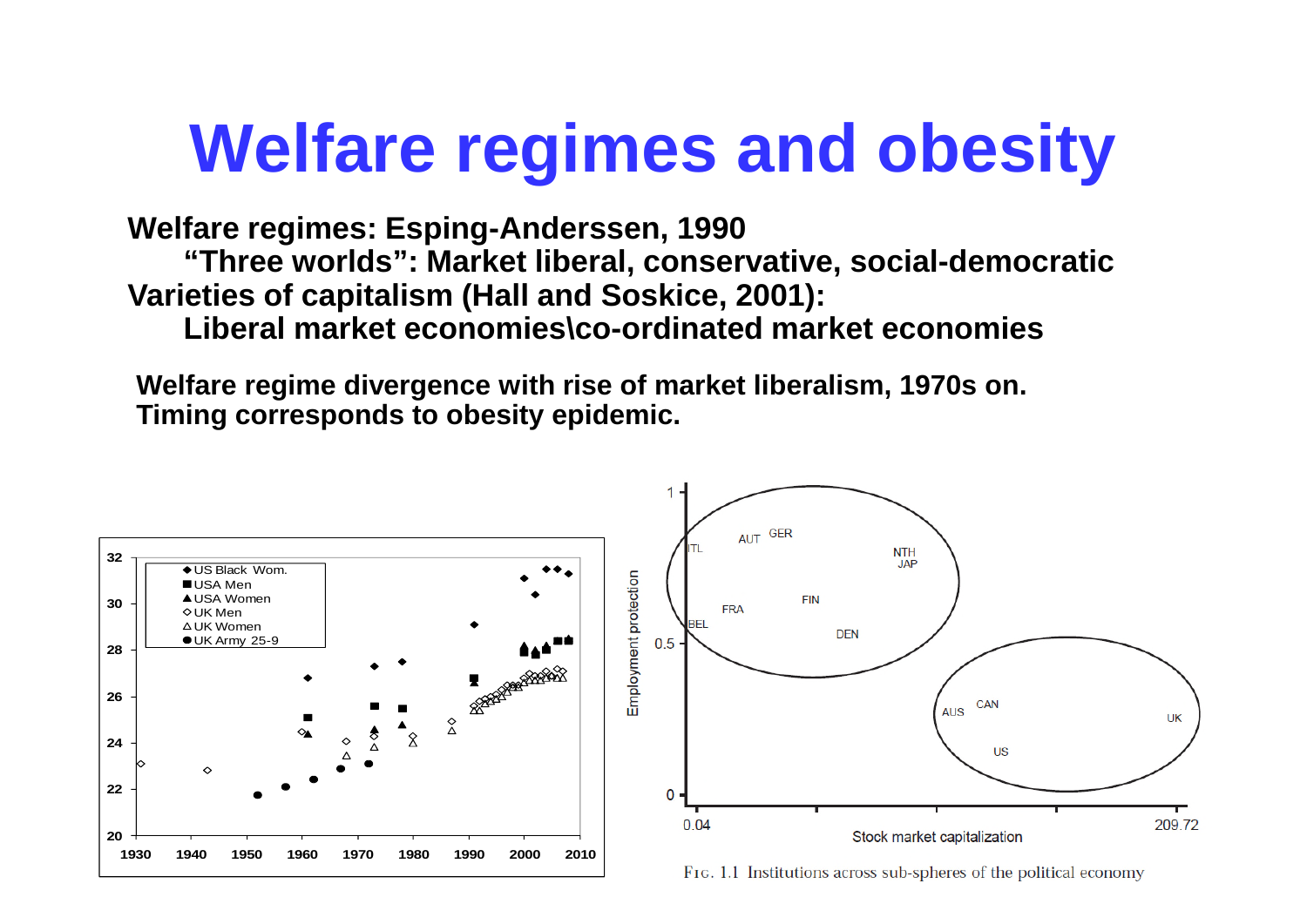### **Welfare regimes and obesity**

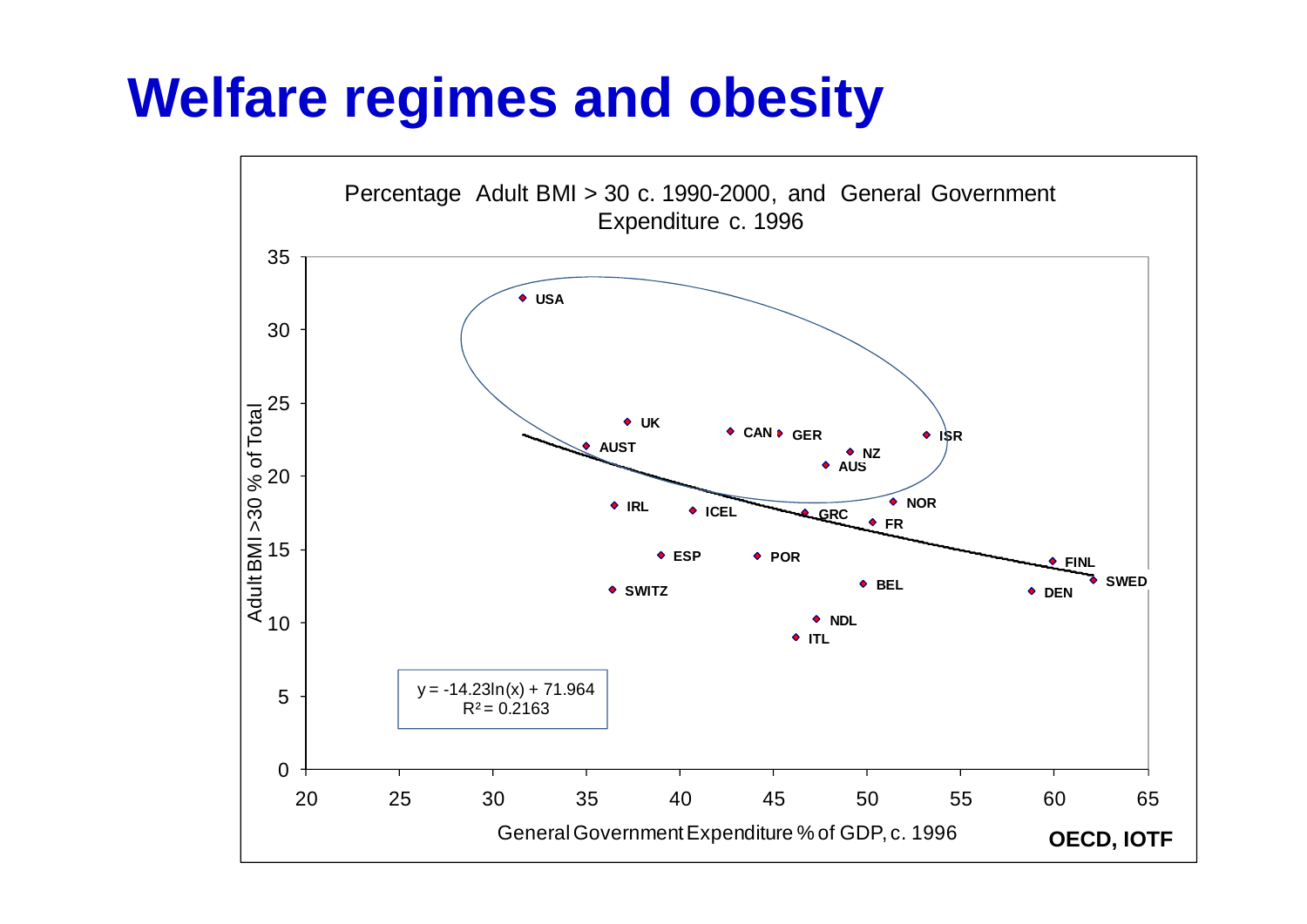### **Food shock: energy intake per capita (kcal/day), Europe and USA. Data from FAOSTAT 2010**

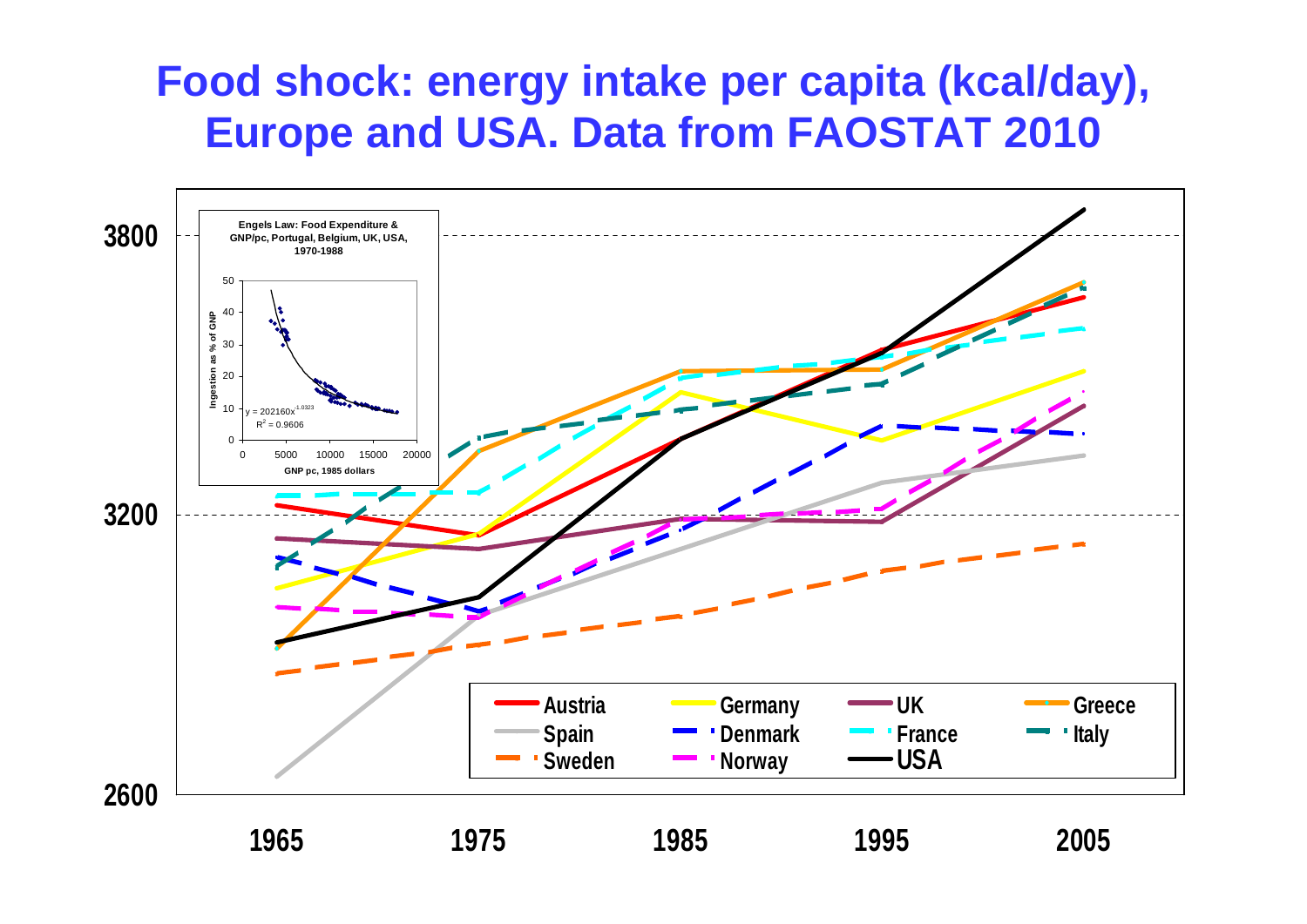### **General government expenditure (% of GDP)**

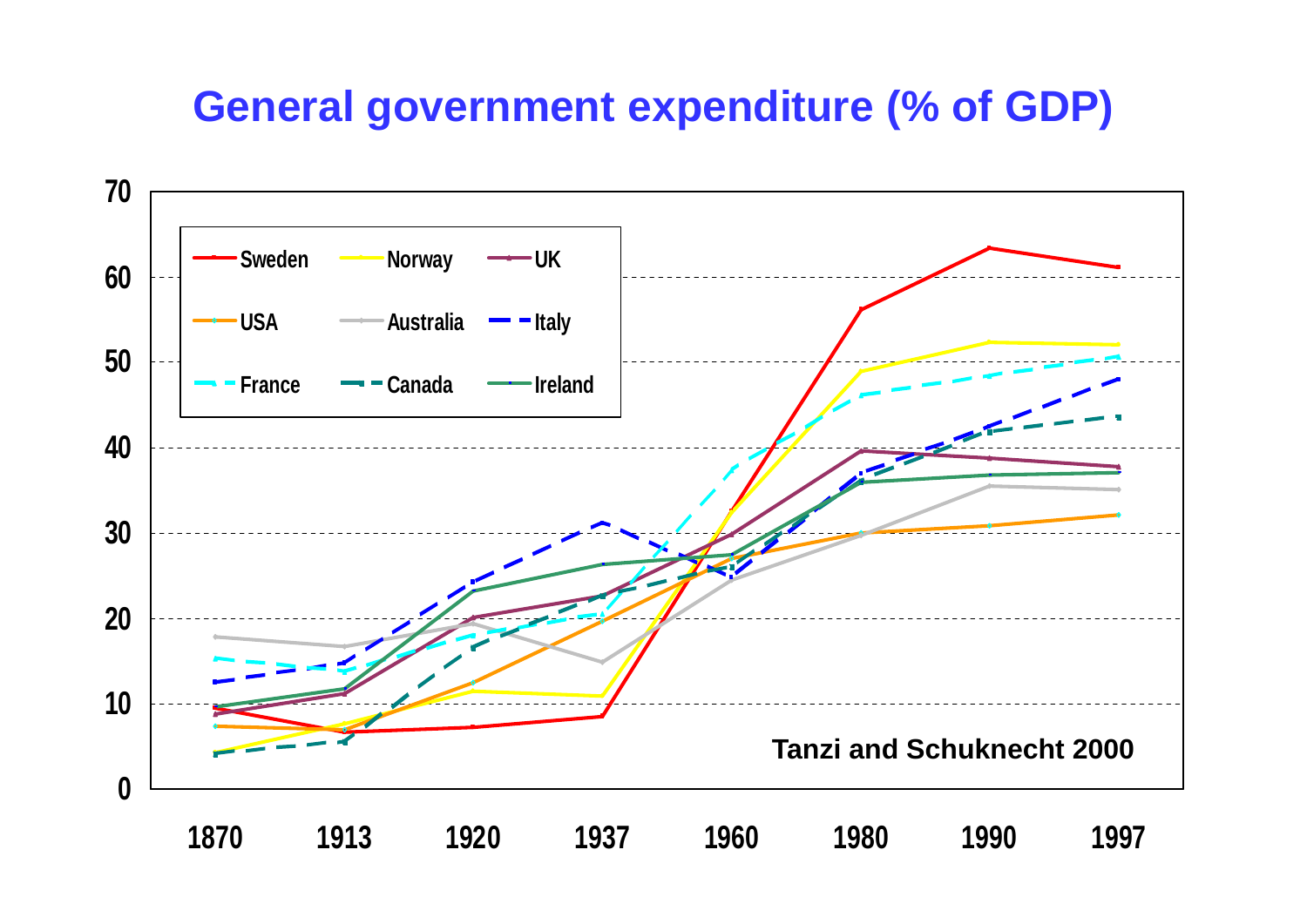### **Inequality (gini coefficients)**

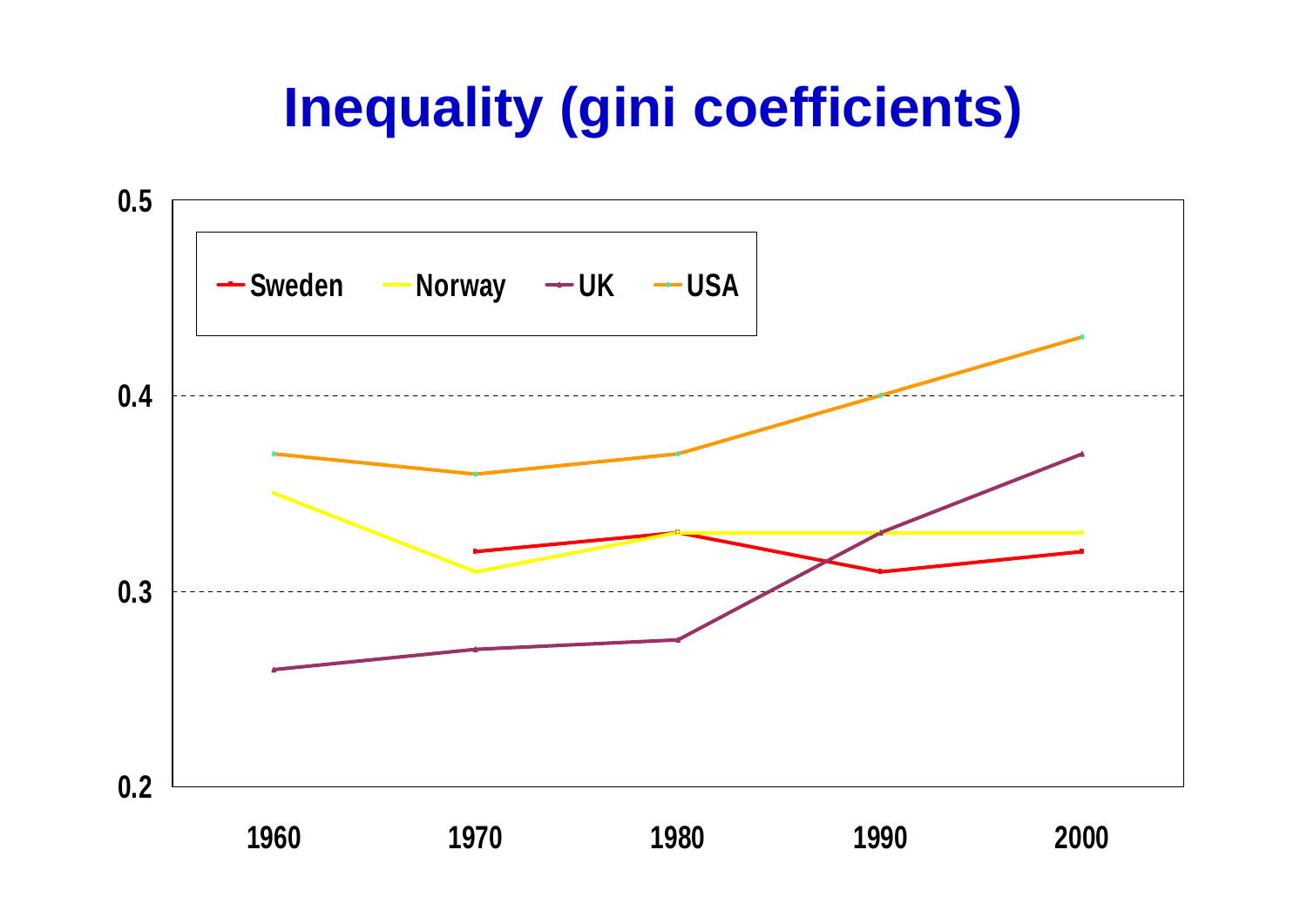#### **Foresight (2007) trajectory scenarios: despite knowing the likely impact of market liberal forces, UK government chose to stay with individual responsibility for obesity**

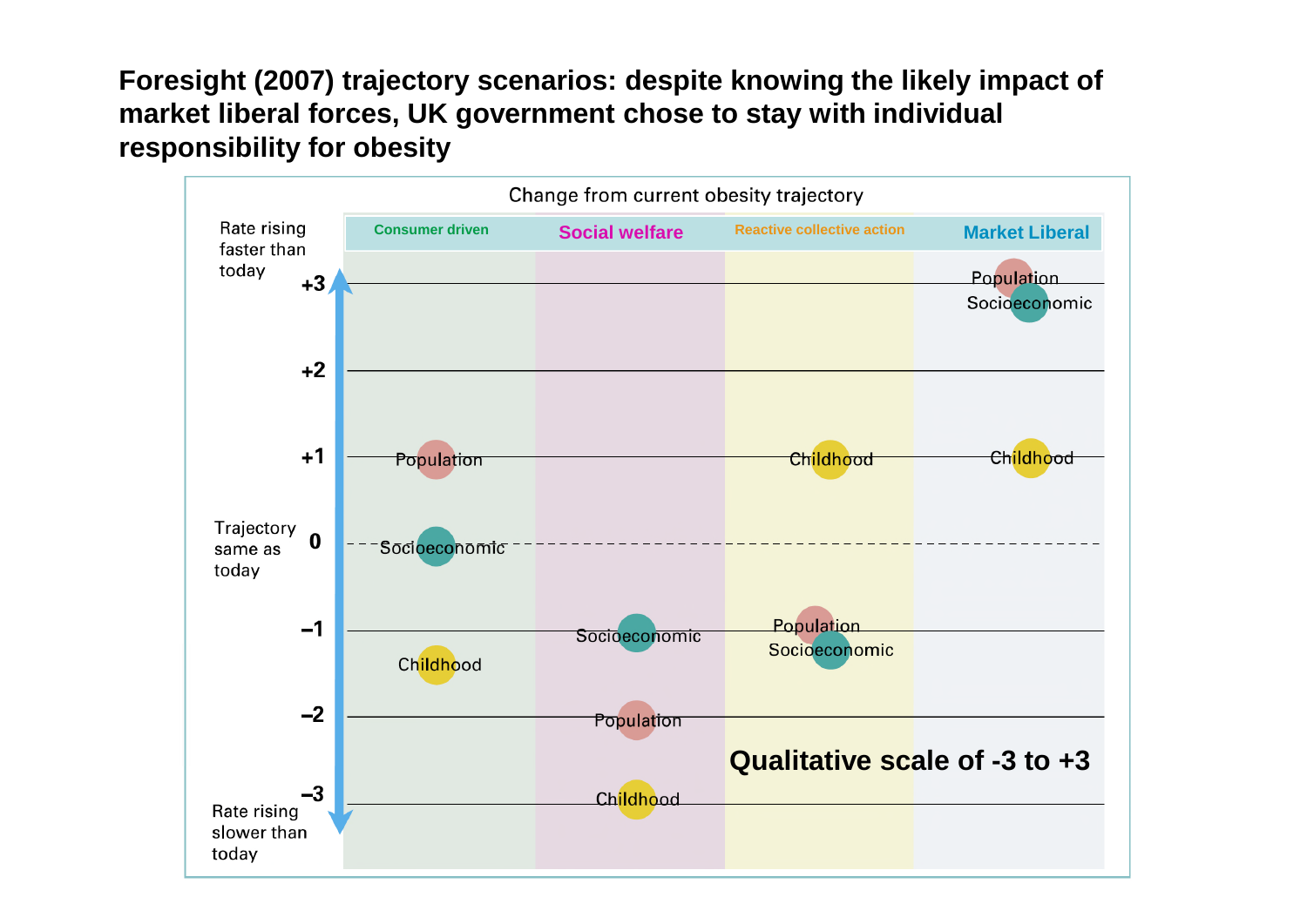# **Hypotheses**

- *a. Food supply shock***. decline of physical exercise, increasing access to cheaper, preprocessed, high-energy-density appetising food**
- **b. Obesity as response to stress** 
	- *1. Insecurity stress.* **Observed in animal behaviour. Market liberal societies more competitive, less secure**
	- 10 *2. Inequality stress.* **Subordination is stressful**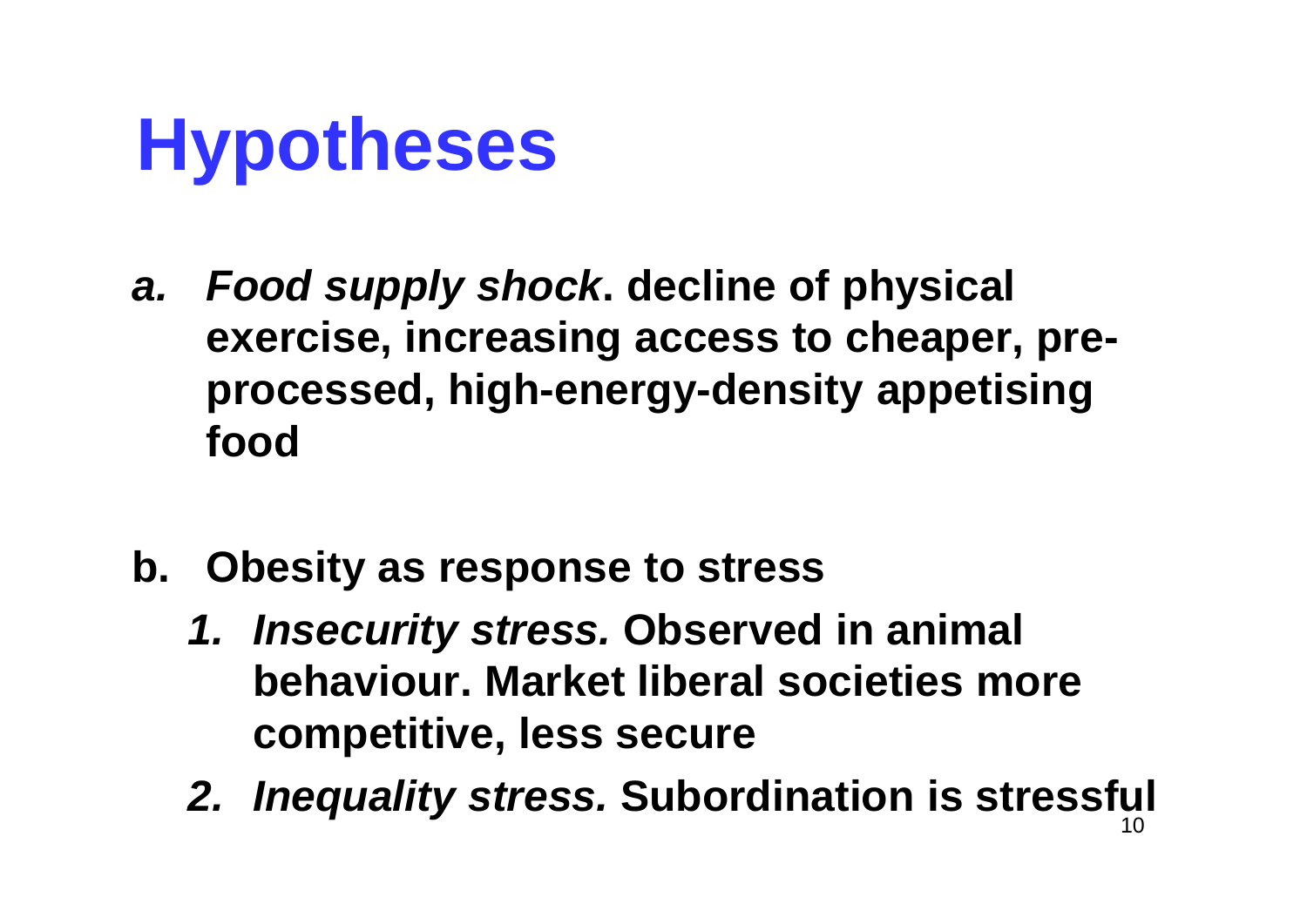### **Mechanisms: Stress?**

- **Trent Smith (2007, 2008, 2009)**
	- **Animal behaviour: responds to food variance with weight gain**
	- **Obesity a response to insecurity**
	- **Eating as self-medication ("comfort eating")**
		- **Job, family, health, income insecurity**
		- **Affects children too**
		- **eg. hunger trends in USA (14.6 % (17m) households experienced food shortage in 2009; USDA). 49 million households 'lacked consistent access to adequate nutrition'**
		- **Obesity and hunger hotspots coincide. USDA 'food insecurity'**
	- **Consistent with income gradient**
- **Wilkinson and Pickett (***The Spirit Level,* **2009), Marmot (S***tatus Syndrome,* **2004)**
	- **Inequality**
	- **Subordination**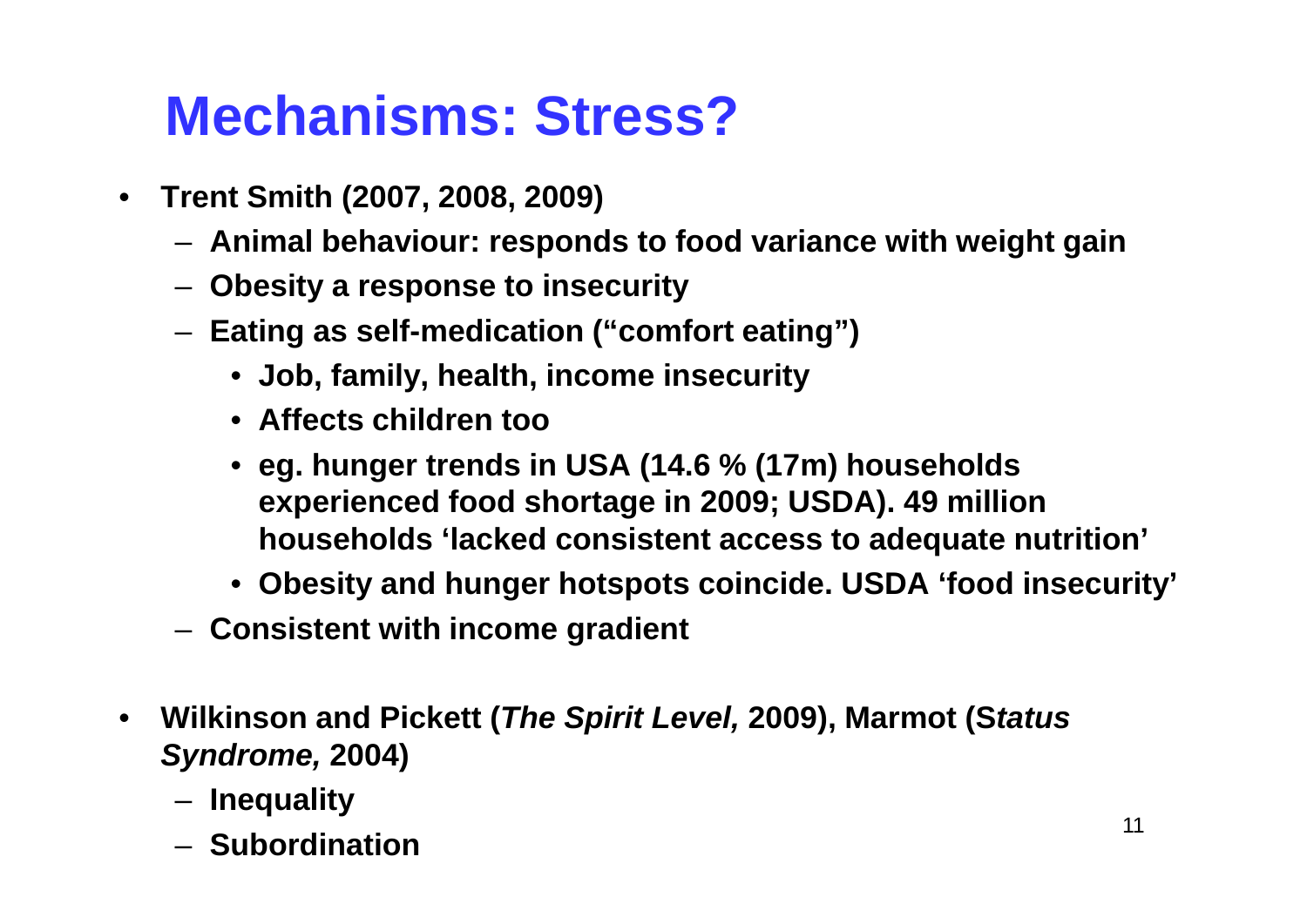### **Macro analysis (Offer, Pechey and Ulijaszek 2010)**

- **Ninety-six studies, 1994-2004**
- **Eleven countries: Australia, Canada, UK, USA, Finland, France, Germany, Italy, Norway, Spain, Sweden**
- **Obesity prevalence: % with BMI > 30 [BMI=kg/m<sup>2</sup> ]**
- **Analysis: OLS, weighted (each country one unit)**

| <b>Type</b>           | Years     | <b>Number</b>                | Min.<br>$\%$    | Max.<br>$\frac{0}{0}$ | Mean<br>$\%$ |
|-----------------------|-----------|------------------------------|-----------------|-----------------------|--------------|
| <b>Market-liberal</b> | 1994-2004 | 46<br>$(29$ self-<br>report) | 11<br>(UK)      | 33.4<br>(US)          | 25.52        |
| Non market-liberal    | 1994-2004 | 49<br>$(35$ self-<br>report) | 4.9<br>(Norway) | 32.3<br>(Italy)       | 19.17        |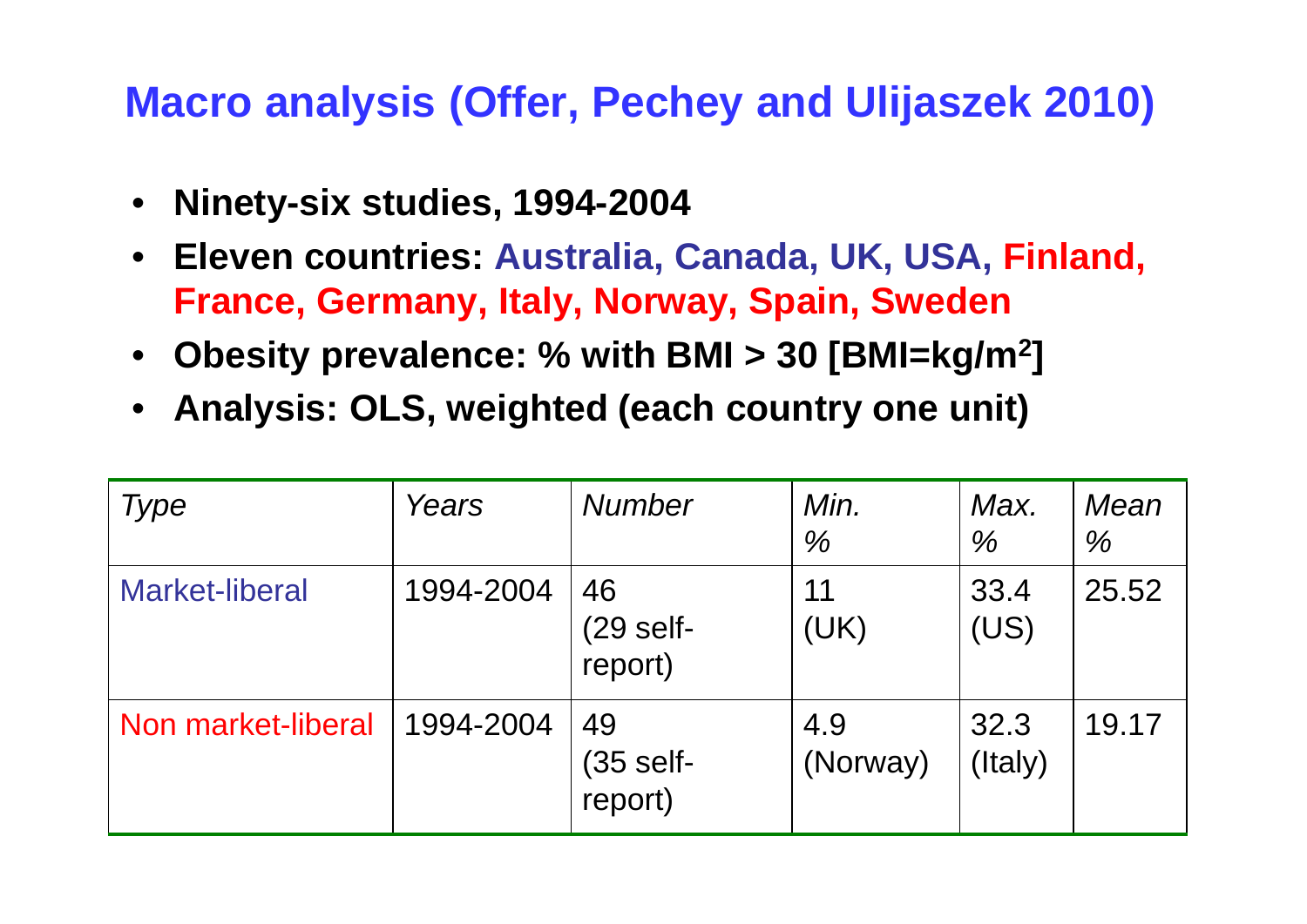### **Findings in summary**

**Food shock has acted more powerfully in marketliberal countries**

> **- but food shock is not a matter of price alone; it also saves cooking and shopping time; and exposure to intensive marketing**

#### **Most powerful influence on obesity is insecurity, health especially**Obesity determinants outside the USA; and the contribution of dependence security components

| Variables                                                                                                                                                                                                       | (1)                                                                            | (2)                                                                                | (3)                                                                                                                                           | (4)                                                         |
|-----------------------------------------------------------------------------------------------------------------------------------------------------------------------------------------------------------------|--------------------------------------------------------------------------------|------------------------------------------------------------------------------------|-----------------------------------------------------------------------------------------------------------------------------------------------|-------------------------------------------------------------|
|                                                                                                                                                                                                                 | <b>MALE_OBESE_excl. USA</b>                                                    | FEMALE_OBESE excl. USA                                                             | <b>TOTAL_OBESE</b>                                                                                                                            | <b>TOTAL_OBESE</b>                                          |
| <b>MEASURED</b><br>t-statistic<br>beta<br><b>TIME</b><br>t-statistic<br>beta<br><b>MARKET_LIB</b><br>t-statistic                                                                                                | $7.487$ "<br>(9.456)<br>0.715<br>0.533<br>(3.867)<br>0.306<br>2.382<br>(3.077) | $9.377$ "<br>(8.277)<br>0.751<br>0.440<br>(2.772)<br>0.212<br>1.932<br>(1.792)     | 8.853"<br>(6.298)<br>0.629<br>$0.348$ <sup>*</sup><br>(2.369)<br>0.162<br>$3.105$ "<br>(3.082)                                                | 8.720"<br>(5.946)<br>0.620<br>$0.507$ "<br>(3.287)<br>0.236 |
| beta<br><b>UNEMPLOYMENT SECURITY</b><br>t-statistic<br>beta<br><b>HEALTH_SECURITY</b><br>t-statistic<br>beta<br>SINGLE_PARENT_SECURITY<br>t-statistic<br>beta<br><b>OLD_AGE_SECURITY</b><br>t-statistic<br>beta | 0.218                                                                          | 0.149                                                                              | 0.247<br>0.247<br>(2.078)<br>0.201<br>$-0.221$<br>$(-2.830)$<br>$-0.498$<br>$-0.275$<br>$(-0.995)$<br>$-0.152$<br>0.0867<br>(0.485)<br>0.0453 | $-0.253$<br>$(-2.276)$<br>$-0.206$                          |
| <b>ECON SECURITY</b><br>t-statistic<br>beta<br><b>CONSTANT</b><br>t-statistic<br><b>Observations</b><br>Adjusted R-squared                                                                                      | $-0.272$<br>$(-3.208)$<br>$-0.283$<br>26.69<br>(4.545)<br>66<br>0.738          | $-0.269$ <sup>*</sup><br>$(-2.276)$<br>$-0.234$<br>26.67<br>(3.151)<br>66<br>0.689 | 13.40<br>(4.819)<br>88<br>0.775                                                                                                               | 14.38<br>(5.683)<br>88<br>0.547                             |

Robust *t*-statistics in parentheses.